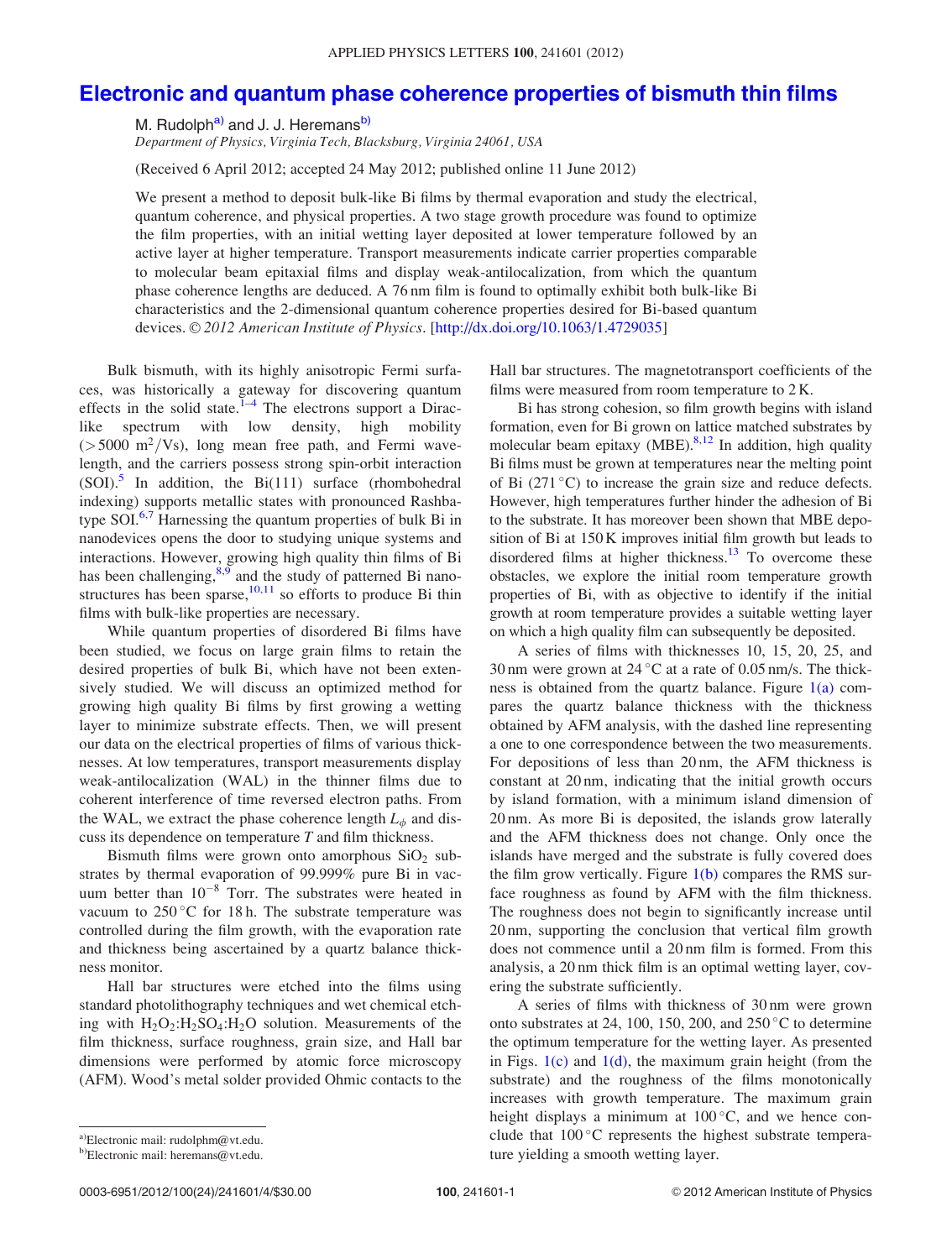<span id="page-1-0"></span>

FIG. 1. Physical properties of the initial growth of Bi films. The in-situ measurement of the thickness is compared to the AFM thickness (a) and the surface roughness of the film (b). Films grown at different substrate temperatures are compared to the maximum grain height (c) and surface roughness (d).

To grow high quality films, we implement a two stage growth procedure (Fig.  $2(a)$ ). First, a wetting layer of 20 nm was deposited at  $100^{\circ}$ C and  $0.05$  nm/s. The substrate was then further heated to just below the melting temperature of Bi ( $\approx$ 260 °C), at which varying thicknesses were deposited at  $0.05$  nm/s. The total thicknesses t determined by the quartz balance (AFM) of the series of films were 40 (47), 50 (55), 70 (76), 100 (108), and 200 nm (225). Henceforth indicated thicknesses result from AFM measurements. The x-ray diffraction spectrum of a 76 nm film is displayed in Fig.  $2(b)$ , showing the high structural quality of the films. Along with a Si(004) peak from the substrate, only the Bi(003) family of peaks are present, indicating oriented film growth with the Bi(001) direction (trigonal axis) oriented normal to the substrate. The in-plane orientation of the grains is random.

The resistivity decreases asymptotically as the film thickness is increased, as shown in Fig.  $3(a)$ . We model the



FIG. 2. (a) Schematic of the two stage growth with wetting layer thickness  $t_w$ . (b) X-ray diffraction spectrum of a 76 nm film indicating high quality growth along the Bi(001) direction.



FIG. 3. The room temperature resistivity with fits to Eq. (1) without (solid) and with (dashed) a surface oxide layer (a). The grain size (b), carrier densities (c), and carrier mobilities (d) all increase with film thickness at room temperature.

resistivity as originating from two parallel conducting channels, namely the wetting layer and the bulk-like active layer, and obtain

$$
\rho(t) = \frac{\rho_b}{1 - t_w/t(1 - \rho_b/\rho_w)},
$$
\n(1)

where  $\rho_w$  and  $\rho_b$  are the resistivities of the wetting layer and the active layer, respectively, and  $t_w$  is the thickness of the wetting layer. The solid line in Fig.  $3(a)$  is achieved with  $\rho_b = 1.5 \times 10^{-6}$  Ωm,  $\rho_w = 1.5 \times 10^{-4}$  Ωm, and  $t_w = 40$  nm. Single crystal bulk Bi has a comparable yet slightly lower resistivity  $(1.1 \times 10^{-6} \Omega m)$  than the active layer, indicating the high quality but still polycrystalline nature of our films' active layer. From an independent measurement, the resistivity of a 20 nm film is  $2.2 \times 10^{-4}$  Ωm, comparable with  $\rho_w$ . Note that the actual deposited thickness of the wetting layer is 20 nm, indicating that another 20 nm of Bi is required to relax the wetting layer to a bulk-like film. The dashed line takes into account the presence of an insulating surface oxide, where we set  $t \rightarrow t - t_o$ , with  $t_o$  being the oxide thickness. From the fitting, we obtain  $t_w = 31$  nm and  $t_o = 12$  nm. These values are consistent with 10 nm surface oxidation in Bi evidenced by transmission electron microscopy.<sup>[14](#page-3-0)</sup>

Figures  $3(b)-3(d)$  show the grain size, carrier density, and carrier mobility (at room temperature) increasing with film thickness. The grain size increases significantly above 76 nm, where also the resistivity approaches the bulk value. Fitting a 2-carrier model to magnetoresistance and Hall measurements, we find the electron and hole densities and mobilities. As the thickness increases, the electron and hole densities compensate, as expected for neutral bulk Bi. The densities do not change above 76 nm, and the mobilities monotonically increase with film thickness. While the hole mobilities are comparable to values for Bi films grown by MBE,<sup>[8](#page-2-0)</sup> the electron mobilities are  $\sim$  4 times smaller. Due to a higher electron density likely from lattice defects, our films' overall resistivities approach resistivities measured on epitaxial films. Our results indicate that, on a  $SiO<sub>2</sub>$  substrate, a 76 nm film is the thinnest Bi film for which the wetting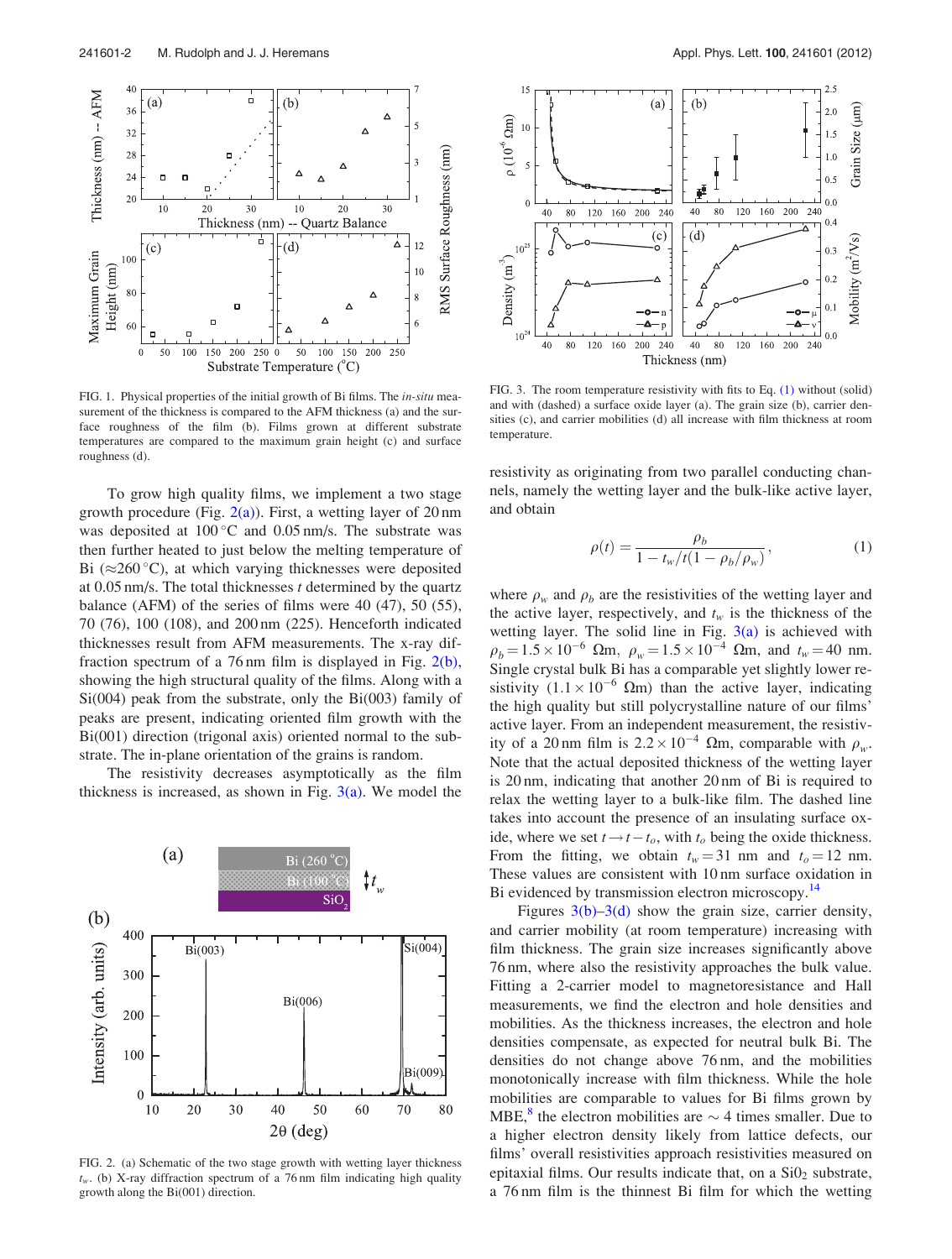<span id="page-2-0"></span>layer does not have a large influence on the electrical properties.

We measure the quantum coherence lengths by WAL. WAL is a quantum coherent transport phenomenon due to the destructive interference of time reversed paths and is sensitive to the phase coherence length  $L_{\phi}$  and spin coherence length  $L_{so}$ . The coherence can be destroyed by breaking time reversal symmetry via an applied magnetic field B and by inducing inelastic scattering via increasing the temperature. The decay of the WAL signal can be tracked with respect to B and T and compared to the theory for 2-dimensional (2D) diffusive systems with heavy element  $SOI<sup>15,16</sup>$  $SOI<sup>15,16</sup>$  $SOI<sup>15,16</sup>$ 

$$
\Delta \rho(B, T) = \frac{e^2 \rho^2}{2\pi^2 \hbar t} \left[ \frac{1}{2} F \left( \frac{H_{\phi}(T)}{B} + \frac{4H_{so}}{3B} \right) - \frac{3}{2} F \left( \frac{H_{\phi}(T)}{B} \right) + F \left( \frac{H_0}{B} + \frac{H_{so}}{B} \right) \right],
$$
\n(2)

$$
\Delta \rho(B=0,T) = \frac{e^2 p \rho^2}{4\pi^2 \hbar t} \ln(T/T_0),\tag{3}
$$

where  $F(x) = \Psi(1/2 + x) - \ln(x)$  and  $\Psi(x)$  is the digamma function;  $H_{0,\phi,so} = \hbar/(4eL_{0,\phi,so}^2)$  with  $0, \phi, so$  denoting momentum, phase, and spin-orbit scattering, respectively; p represents the exponent in the quantum phase decoherence power law  $L_{\phi} \sim T^{-p/2}$ ; and  $T_0$  is the characteristic temperature for the onset of decoherence.

At  $T < 20$  K, WAL is present in the  $B$ - and the  $T$ dependence of the resistivity of the three thinnest films, depicted in Figs.  $4(a)$  and  $4(b)$  with the best fits (solid lines) to Eqs. (2) and (3), respectively. From the B-dependence,  $L_{\phi}$ and  $L_{so}$  are extracted, displayed in Figs. 4(c) and 4(d). The phase decoherence exponent is  $p = 2.2 \pm 0.1$  for all three films, consistent with dominant phonon scattering, as expected at these temperatures. The values of  $p$  extracted by applying Eq. (3) to Fig. 4(b) are  $p = 1.8, 2.1$ , and 1.3 for the 76, 55, and 47 nm films, respectively. The exponents  $p$  for thicker films are consistent with phonon scattering as also obtained from the B-dependence. The 47 nm film shows a deviation, likely due to an uncertainty for thinner films



FIG. 4. The enhancement of WAL is evident (a) as function of  $B$  for the 55 nm thick film and (b) as a function of T. The extracted phase coherence lengths follow a  $T^{-1}$  dependence (c) as well as a linear dependence on the film thickness at 4 K (d). The inset indicates the spin coherence length.

between measured (higher) and actual resistivity (lower), leading to uncertainty in p. Indeed, decreasing  $\rho$ (47 nm) by a moderate factor of 1.2 increases  $p$  to 1.9.

The extracted spin coherence lengths  $L_{so}$  are approximately 30, 20, and 30 nm (with  $\sim$  50% accuracy) for the 47, 55, and 76 nm thick films, respectively, and are independent of T (similar to Ref. [11](#page-3-0)) in the low T range investigated.  $L_{so}$ depends on the strength of SOI, on  $L_0$  (in our experiments dominated by impurity scattering at low T), and on random SOI fluctuations.<sup>17</sup> The former is a structural property while both the latter are independent of  $T$  at low  $T$ , and hence no strong T dependence is expected for  $L_{so}$  in our data. Within the accuracy of  $L_{so}$ , a conclusive dependence on t cannot be drawn. However, the data can, at best, suggest only a weak  $t$  dependence, which is in contrast to the monotonic  $t$  dependence of the mobility and  $L_0$ ; thus  $L_0$  may not be the appropriate length scale affecting  $L_{so}$  in our films.  $L_{so}$  can in some cases be independent of  $L_0$  due to fluctuations in the SOI on a length scale smaller than  $L_0$ .<sup>[17](#page-3-0)</sup> The strong SOI in our Bi films may carry fluctuations on a scale smaller than  $L_0$  and may thereby limit  $L_{so}$  to be comparable or shorter than  $L_0$ , as observed in our experiments.

 $L_{\phi}$  increases linearly with t. Films thicker than 76 nm did not exhibit WAL since the visibility  $\Delta \rho / \rho \propto \rho / t$ , and hence  $L_{\phi}$  is inaccessible by WAL for films with  $t > 76$  nm. The 2D quantum coherence is a bulk carrier effect, denoting the regime where  $L_{\phi} > t$ , and 2D interference effects are observable even though the bulk electrons are kinematically 3D. An influence to  $L_{\phi}$  from the surface states may also be present but cannot be distinguished in our data. The 76 nm film provides the optimal quantum coherence properties that can still be probed by 2D interference phenomena.

In conclusion, we present the deposition and properties of high quality Bi films suitable for patterning into quantum devices. The mobilities are thickness dependent and are consistent with values encountered in MBE grown Bi films. Our studies show that a 76 nm Bi film optimally exhibits bulklike properties and 2D quantum coherence phenomena. Analysis of WAL indicates a linear thickness dependence of  $L_{\phi}$  and phonon dominated inelastic scattering above 2 K. With high mobility Bi thin films, quantum coherent transport in the strong SOI regime can be studied to gain insight on SOI and Bi quantum devices.

We acknowledge funding from the Department of Energy through grant DOE DE-FG02-08ER46532.

- <sup>1</sup>P. Kapitza, [Proc. R. Soc. London, Ser. A](http://dx.doi.org/10.1098/rspa.1928.0103) 119, 358 (1928).
- ${}^{2}$ L. Shubnikov and W. J. de Haas, Proc. R. Acad. Sci. Amsterdam 33, 130 (1930).
- $3W$ . J. de Haas and P. M. van Alphen, Proc. R. Acad. Sci. Amsterdam 33, 680 (1930).
- <sup>4</sup>D. Shoenberg, [Proc. R. Soc. London, Ser. A](http://dx.doi.org/10.1098/rspa.1939.0036) 170, 341 (1939).<br><sup>5</sup>V. S. Édal'man, Adv. Phys. **25**, 555 (1976).
- $5V. S.$  Édel'man, [Adv. Phys.](http://dx.doi.org/10.1080/00018737600101452) 25, 555 (1976).
- ${}^{6}$ C. R. Ast and H. Höchst, *[Phys. Rev. B](http://dx.doi.org/10.1103/PhysRevB.66.125103)* 66, 125103 (2002).
- $7Y$ . M. Koroteev, G. Bihlmayer, J. E. Gayone, E. V. Chulkov, S. Blügel,
- P. M. Echenique, and P. Hofmann, *[Phys. Rev. Lett.](http://dx.doi.org/10.1103/PhysRevLett.93.046403)* 93, 46403 (2004).
- D. L. Partin, J. Heremans, D. T. Morelli, C. M. Thrush, C. H. Olk, and
- T. A. Perry, *[Phys. Rev. B](http://dx.doi.org/10.1103/PhysRevB.38.3818)* 38, 3818 (1988).
- <sup>9</sup>N. Marcano, S. Sangiao, C. Magén, L. Morellón, M. R. Ibarra, M. Plaza, L. Pérez, and J. M. De Teresa, *Phys. Rev. B* **82**, 125326 (2010).
- <sup>10</sup>B. Hackens, J. P. Minet, S. Faniel, G. Farhi, C. Gustin, J. P. Issi, J. P. Heremans, and V. Bayot, [Phys. Rev. B](http://dx.doi.org/10.1103/PhysRevB.67.121403) 67, 121403 (2003).